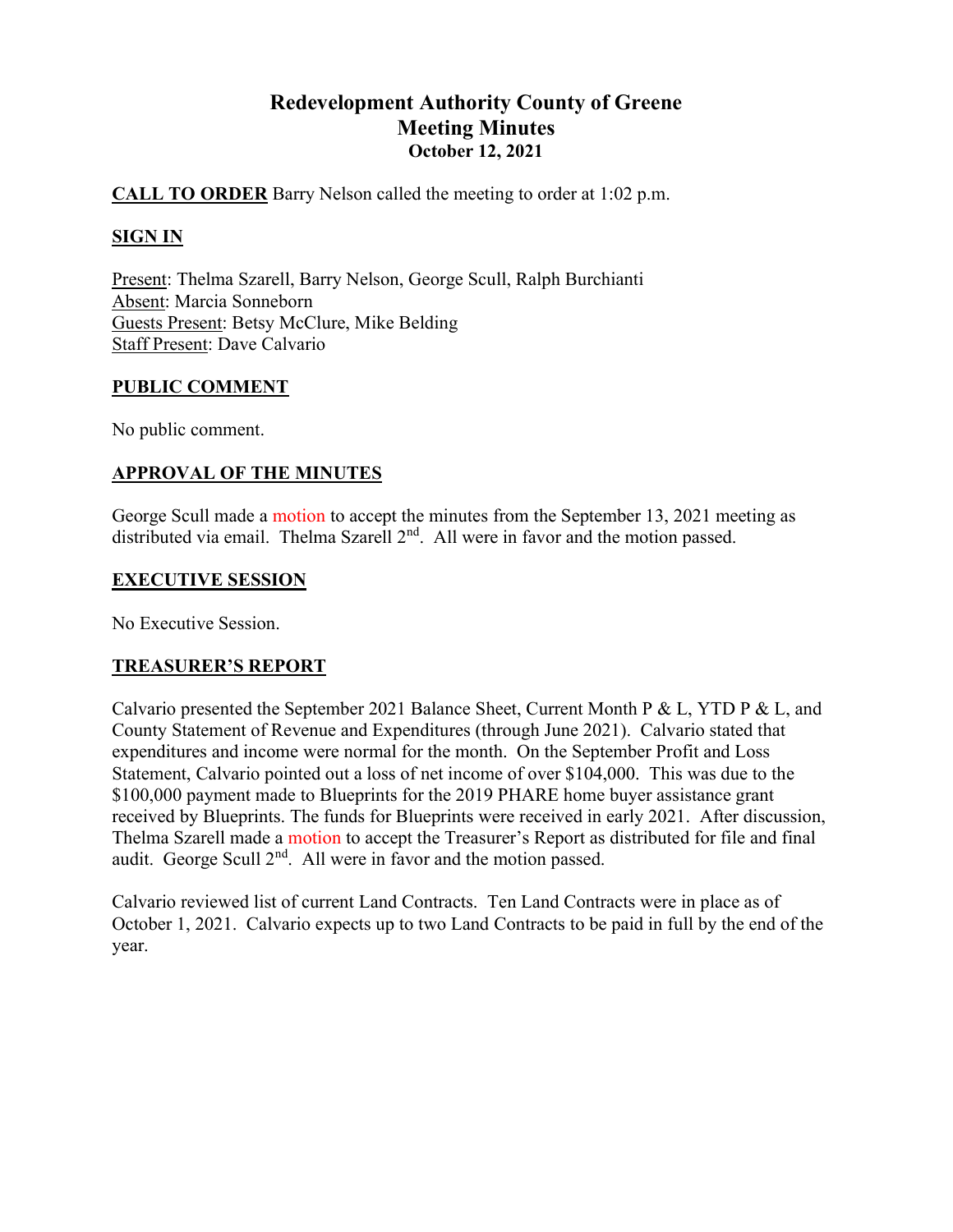# OLD BUSINESS

#### Properties for Sale

Floral Shop, asking \$89,000. Sales Agreement with Nonprofit Development Corporation to sell for \$60,000 signed, and hand-money received in March 2021. Company is doing title search and closing date has been extended. Solicitor for Nonprofit Development Corporation looking into Federal Tax Liens against Jay Gardner personally and if they are tied to the Floral Shop.

23 Wood Avenue, Nemacolin is For Sale. Asking \$45,000. Home was finished in September 2020. Showing to single mom scheduled for later today.

323 5th Ave, Crucible is For Sale. Asking \$81,500.

324 5<sup>th</sup> Ave, Crucible is For Sale. Asking \$83,900. Signed Sales Agreement with Don and Joyce Davis and hand-money received in March. Approved for USDA mortgage. Appraised high enough. Title issues from Judicial Sale are being dealt with by Colin Fitch.

263 4th Ave, Crucible is For Sale. Asking \$86,400. Listed with Rick Kalsey. Counter offer received and will be reviewed under New Business.

193 S. Washington St and 9 W. Lincoln St, Waynesburg, vacant land. Tim Frye, Prompt Quality Painting, agreed to purchase for \$23,000. Title issue with 9 W. Lincoln St. Colin Fitch is working on obtaining a Quit-Claim Deed from previous owner, Christopher A. Stanko Byrne.

-141 North Avenue, Rices Landing. Asking \$99,900. Colin Fitch is working on title issues related to property.

#### Nineveh Heights

2018 PHARE grant of \$800,000 received to build homes in Nineveh. After evaluating, project is not doable due to cost per lot. Discussed additional land CNX might consider donating in Jefferson/Crucible for residential developments. Reviewed preliminary lot layout concept of 34 homes for area under consideration at September meeting. Jamie Harshman is preparing a cost per lot based on plans submitted. A grant modification will need to be submitted to PHARE. RUNNING OUT OF TIME TO USE GRANT.

#### Tax Assessment Appeals

Tax Assessment Appeals on 40 Wood and 46 School. Petition filed in Greene County Court of Common Pleas on both properties. No date for hearing. Colin Fitch sent a letter to Mike Belding in response to his proposal given to RDA Board to consider.

#### Old Rogersville School Development

Two modular homes being delivered today. Foundation walls for crawl space are in place. An oversized 1-car garage will be built for each home. Homes will be craned on crawl space. Center Township and Planning Township signed off on subdivision plan with understanding RDA will install catch basins at either end of Peach Alley and all down spouts from homes will be run to catch basins.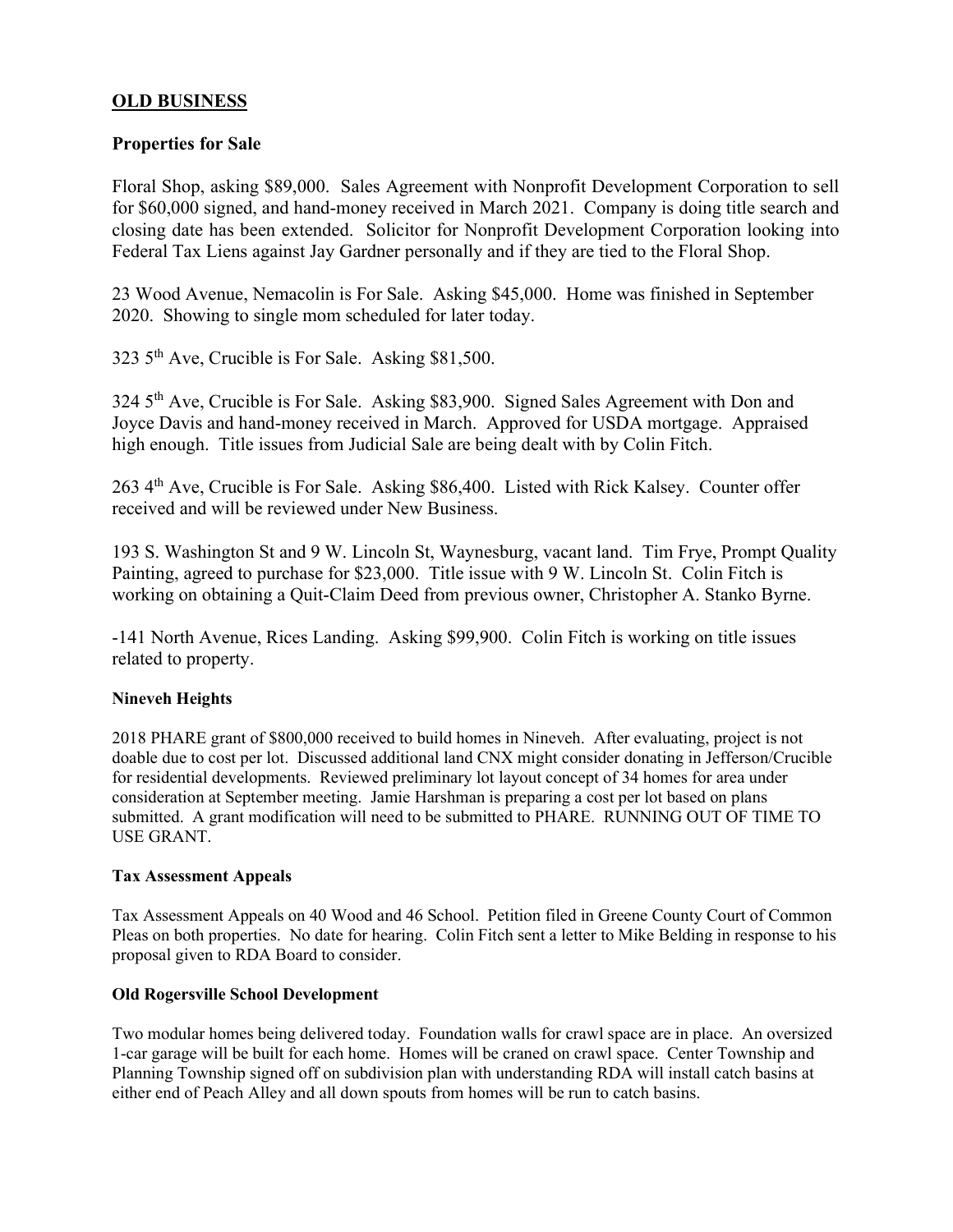#### Review of Homes in Rehab Inventory

- 1. 64 Diaz and 17 Wood, Nemacolin.
- 2. 124 2nd St, Clarksville (Pitt Gas).
- 3. 82 C St, Clarksville (GI Town). Half of duplex to renovate. Other  $\frac{1}{2}$  of duplex is rented.
- 4. 295 5<sup>th</sup> Ave, Crucible. Tim Guesman doing sweat equity on some repairs. Tim's desire is to purchase home from RDA.
- 5. 363 Nazer St, Waynesburg.

#### Title Issues with Properties Purchased at Judicial Sales

Title issues from properties purchased at Judicial Sales are being addressed: 47 School St, Clarksville, 114 Bliss Ave, Nemacolin, 141 North Ave, Rices Landing, 9 W. Lincoln St, Waynesburg, 324 5th Ave, Crucible. Plan is to do title search on all properties purchased at Judicial Sales.

After discussion, Ralph Burchianti made a motion to conduct title searches now on all properties purchased at Judicial Sales and still under RDA ownership. George Scull 2<sup>nd</sup>. All were in favor and the motion passed.

#### Data on History of RDA Properties, Presented by George Scull

George Scull distributed update on data and is in the process of refining further.

#### RDA Long-Term Planning Meeting

Meeting to be held on Wednesday, October 13, 9-12 noon. After discussion, meeting will not be held.

#### 154 W. Greene St, Waynesburg

This is the home John and Kathy McNay would like to donate to RDA and Ben McCracken will purchase for \$10,000. Home was under Article of Agreement with Joseph Larkin. Article of Agreement has been rescinded and recorded. Fitch's office is doing title search.

#### NEW BUSINESS

- 1. Reviewed LIPCs expiring in 2021. 63-64 C St, Clarksville has been in touch with Blueprints and are completing mortgage application.
- 2. Reviewed and discussed letter from Greene County Industrial Development Authority regarding vacant lot located at 803 8<sup>th</sup> St, Mather. After discussion, Ralph Burchianti made a motion not to sell this lot. Thelma Szarell 2<sup>nd</sup>. Barry Nelson voted in favor. George Scull abstained from voting. Motion carried.
- 3. Reviewed bid from Ed Gaskill to rehab 363 Nazer St, Waynesburg. Recommendation from two contractors is to put on a new roof. Current roof is the original metal standing seam. Current roof has been coated and repaired while owned by RDA and will not last much longer. After discussion, George Scull made a motion to proceed with Gaskill Contracting rehabbing inside of home as outlined in bid specs, and for Hughes Construction to replace roof with shingles and do away with box gutters. Thelma Szarell  $2<sup>nd</sup>$ . All were in favor and the motion passed.
- 4. Calvario informed Board that they established the selling price of \$84,900 for 263  $4<sup>th</sup>$  Ave, Crucible. Couple offered \$84,900 with 6% seller assist and the Board rejected the offer at the September 2021 meeting. Couple interested in home offered \$90,000 with 6% seller assist. Calvario accepted higher selling price and seller assist. Realtor, Rick Kalsey, said home must appraise at \$90,000. Rick believes the home will appraise at the higher amount.